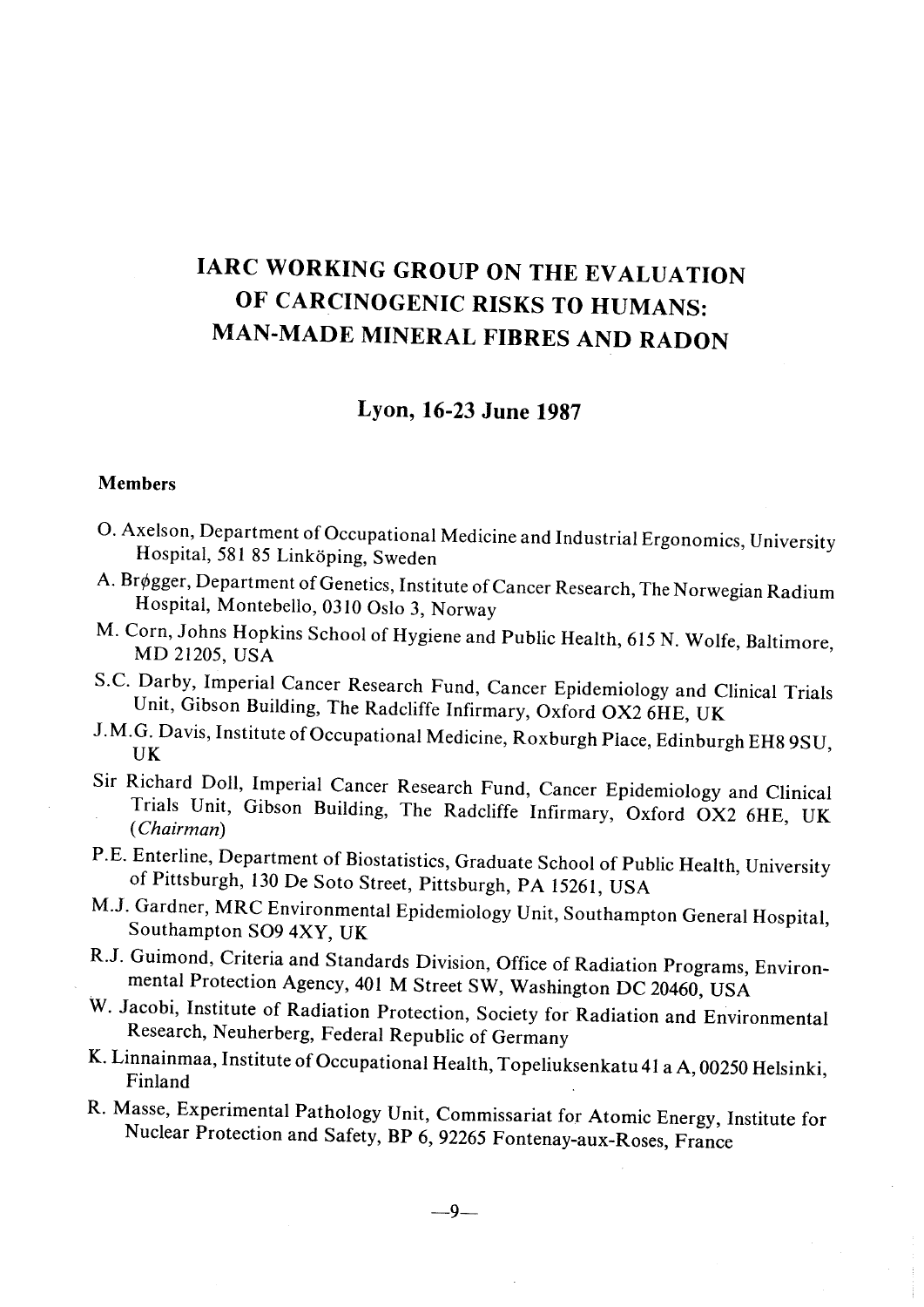- E.E. McConnell, Toxicology Research and Testing Program, National Institute of Environmental Health Sciences, PO Box 12233, Research Triangle Park, NC 27709, USA (Vice-chairman)
- F. Merletti, Chair of Tumour Epidemiology, Department of Biomedical Science and Human Oncology, via Santena 7, 10126 Turin, Italy
- A. Morgan, Inhalation Toxicology Group, Environmental and Medical Sciences Division, Building 551, Harwell Laboratory, Harwell OX11 ORA, UK
- P. Nettesheim, Laboratory of Pulmonary Pathobiology, National Institute of Environmental Health Sciences, PO Box 12233, Research Triangle Park, NC 27709, USA
- F. Pott, Medical Institute for Environmental Hygiene of the University of Düsseldorf, Postfach 5634, 4000 Düsseldorf, Federal Republic of Germany
- L.N. Pylev, Cancer Research Center, USSR Academy of Medical Sciences, Kashirskoye Shosse 24, Moscow 155478, USSR
- J.M. Samet, New Mexico Tumor Registry, Cancer Research and Treatment Center, University of New Mexico, Albuquerque, NM 87131, USA
- T. Schneider, Work Environment Institute, Danish National Institute of Occupational Health, Baunegaardsvej 73, 2900 Hellerup, Denmark
- Representative of the National Cancer Institute
- T.L. Thomas, Division of Cancer Etiology, National Cancer Institute, Landow Building, Room 4C18, Bethesda, MD 20892, USA
- Representative of the Commission of the European Communities
- M.-Th. van der Venne, Commission of the European Communities, Health and Safety Directorate, Bâtiment Jean Monnet (C4/83), 2920 Luxembourg, Grand Duchy of Luxembourg

#### Representative of Tracor Jitco Inc.

S. Olin, Tracor Jitco Inc., 1601 Research Boulevard, Rockvile, MD 20850, USA

#### **Observers**

Representative of the World Health Organization, International Programme on Chemical **Safety** 

F. Valic, Occupational and Environmental Health, Andrija Stampar School of Public Health, Zagreb University, Rochefellerova 4,41000 Zagreb, Yugoslavia

Representative of the European Insulation Manufacturers' Association O. Kamstrup, Rockwool A/S, 2460 Hedehusene, Denmark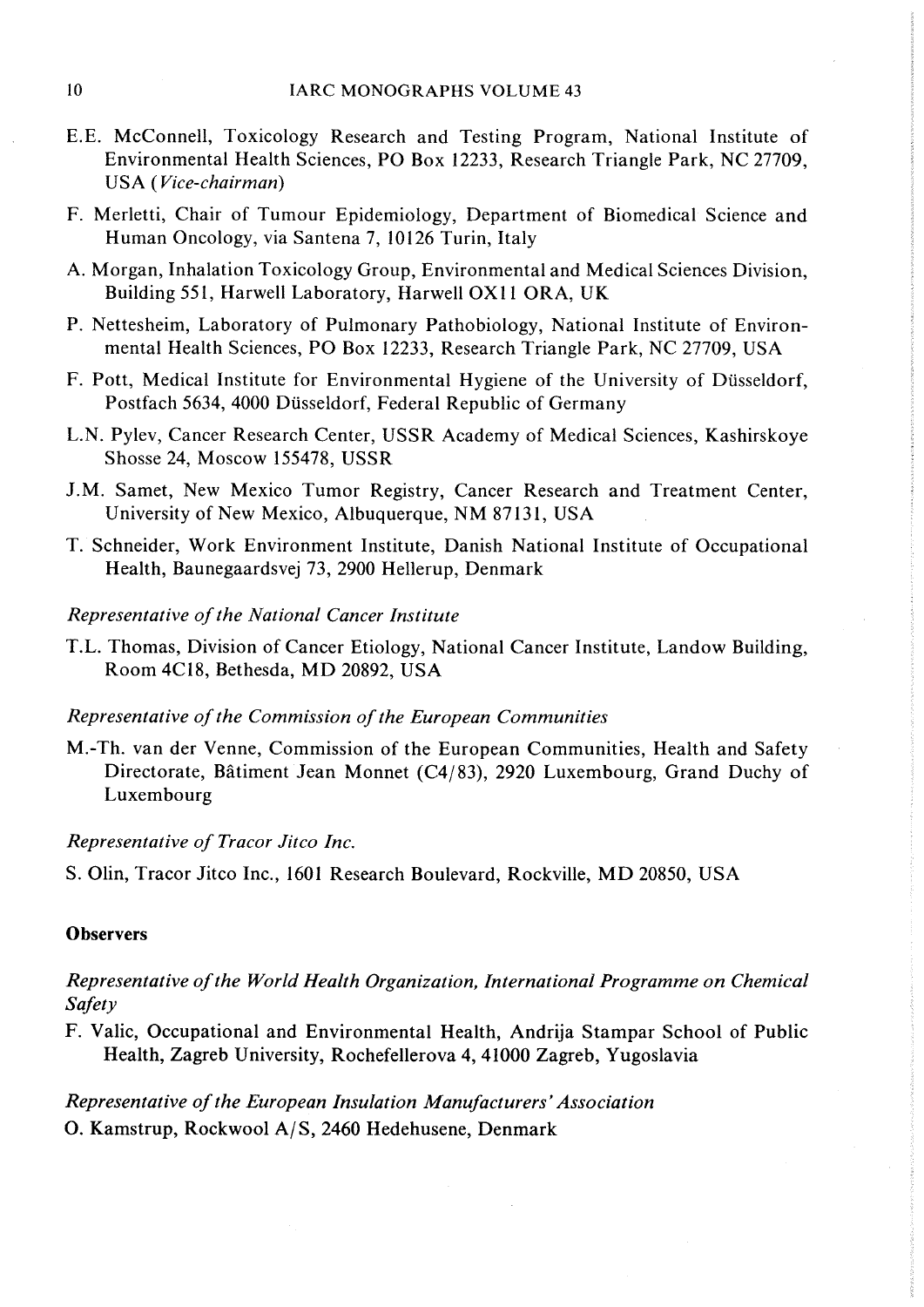#### PARTICIPANTS 11

### Representative of Health and Welfare Canada

M.E. Meek, Monitoring and Criteria Division, Environmental Health Directorate, Health Protection Branch, Health and We1fare Canada, Ottawa, Ontario, Canada

## Representative of the National Institute for Occupational Safety and Health

D.H. Groth, Division of Standard Development and Technology Transfer, National Institute for Occupational Safety and Health, 4676 Columbia Parkway, Cincinnati, OH 45226, USA

### Representative of the Owens-Corning Fiberglas Corporation / Thermal Insulation Manufacturers' Association

J.L. Konzen, Owens-Corning Fiberglas Corporation, Fiberglas Tower, Toledo, OH 43659, USA

#### Secretariat

- A. Aitio, Unit of Carcinogen Identification and Evaluation
- H. Bartsch, Unit of Carcinogenesis and Host Factors
- E. Cardis, Unit of Biostatistics Research and Informatics
- J. Estève, Unit of Biostatistics Research and Informatics
- M. Friesen, Unit of Carcinogenesis and Host Factors
- M.-J. Ghess, Unit of Carcinogen Identification and Evaluation
- L. Haroun<sup>1</sup>, Unit of Carcinogen Identification and Evaluation
- E. Heseltine, Lajarthe, 24290 Montignac, France
- J. Kaldor, Unit of Biostatistics Research and Informatics
- D. Mietton, Unit of Carcinogen Identification and Evaluation
- R. Montesano, Unit of Mechanisms of Carcinogenesis
- I. O'Neill, Unit of Carcinogenesis and Host Factors
- C. Partensky, Unit of Carcinogen Identification and Evaluation
- I. Peterschmitt, Unit of Carcinogen Identification and Evaluation, Geneva, Switzerland
- R. Saracci, Unit of Analytical Epidemiology
- L. Shuker, Unit of Carcinogen Identification and Evaluation
- L. Simonato, Unit of Analytical Epidemiology
- L. Tomatis, Director
- A. Tossavainen<sup>2</sup>, Unit of Carcinogen Identification and Evaluation (Secretary)
- V. Turusov, Office of the Director
- H. Vainio<sup>2</sup>, Unit of Carcinogen Identification and Evaluation (Head of the Programme)
- J.D. Wilbourn, Unit of Carcinogen Identification and Evaluation
- H. Yamasaki, Unit of Mechanisms of Carcinogenesis

<sup>&#</sup>x27;Present address: 29 South Sixth Avenue, La Grange, IL 60525, USA

<sup>&</sup>lt;sup>2</sup>Present address: Institute of Occupational Health, Topeliuksenkatu 41 a A, 00250 Helsinki, Finland